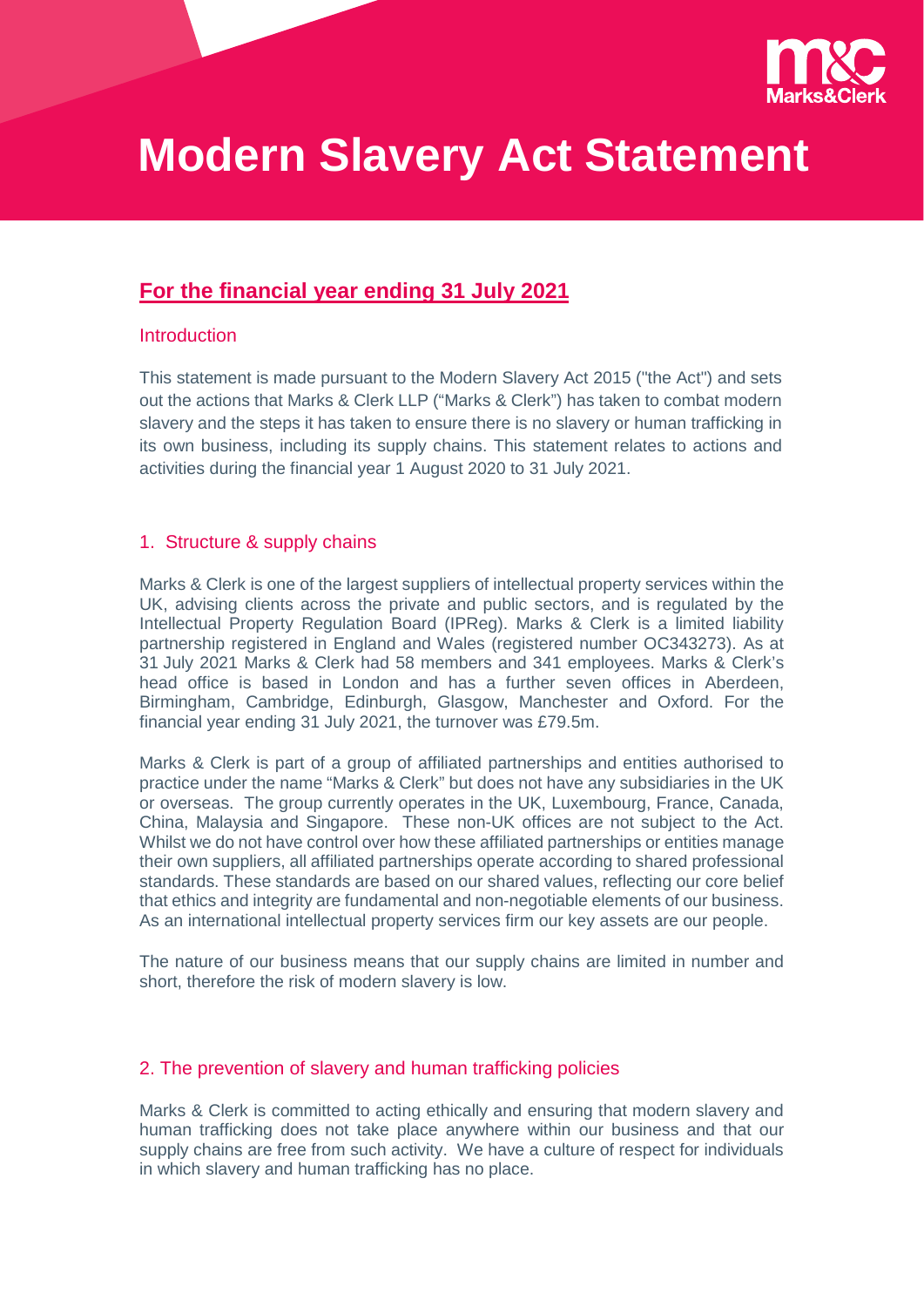Marks & Clerk operates the following procedures that describe its approach to the identification of modern slavery risks and steps taken to prevent slavery and human trafficking in its operations:

- **Whistleblowing:** The prevention, detection and reporting of modern slavery in all areas of our business is the responsibility of all those working for us. Whilst our culture is such that we encourage staff to raise concerns openly, we also have a formal policy in place, which is designed to make it easy for staff to make disclosures without fear of retaliation.
- **Employee code of conduct:** Marks & Clerk makes clear to employees the actions and behaviour expected of them when representing the business. Marks & Clerk strives to maintain the highest standards of employee conduct and ethical behaviour when managing its supply chain.
- **Recruitment/Agency workers policy:** Where required the organisation uses only specified, reputable employment agencies to source labour and always verifies the practices of any new agency it is using before accepting workers from that agency.

## 3. Action taken to address Modern Slavery and effectiveness

For the financial year 2020/21, Marks & Clerk took appropriate steps to ensure compliance and has no reason to suspect that practices of slavery and/or human trafficking are taking place in any part of the business or supply chain.

Marks & Clerk continued to provide IT support and equipment to staff and Partners to enable them to work from home during the Corona virus pandemic. Regular video contact has been maintained with staff.

Our policies have been updated to include an annual confirmation that the policies in place relevant to the act are read and the values adhered to.

## 4. Future focus

During the next financial year, Marks & Clerk will:

- put in place a more thorough risk assessment process to be able to identify and mitigate the risk of slavery and human trafficking occurring in our supply chain;
- update our procurement policy, which may include ensuring suppliers, contractors and business partners are required to demonstrate they comply with our suppliers' code of conduct and the provisions of the Act, the due